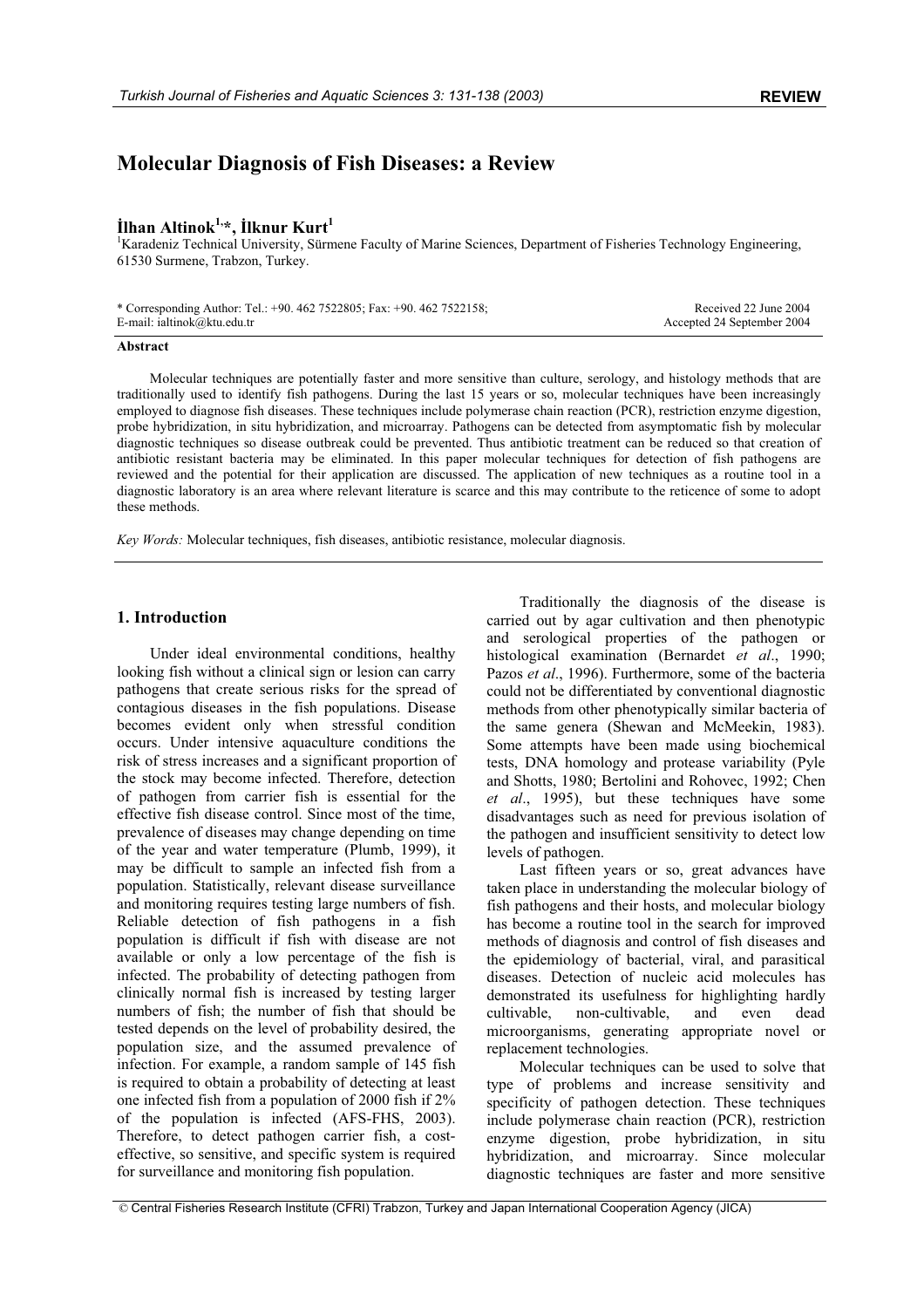than conventional diagnostic techniques, pathogens can be detected from asymptomatic fish, so disease outbreak could be prevented. Thus antibiotic treatment can be reduced therefore; creation of antibiotic resistant bacteria may be eliminated.

Antimicrobial resistance of bacteria in the fish farms has been intensively studied (Alderman and Hastings, 1998). In the aquaculture, antimicrobial agents are released into the surrounding water during medical treatment of bacterial fish diseases (Bjørklund *et al*., 1990). A high incidence of bacteria resistant to the antimicrobials used in aquaculture have been found in fish farms and the surrounding aquatic environments (McPhearson *et al*., 1991; Sandaa *et al*., 1992; DePaola *et al*., 1995; Schmidt *et al*., 2000), and also antimicrobials residues have been detected in the sediments of marine fish farms (Björklund *et al*., 1990). Overfeeding and water currents around marine fish farms stimulate antimicrobials build up in the sediment (Coyne *et al*., 1994). Numerous investigators have attempted to elucidate the occurrence and persistence of antibiotic resistance, mostly in marine aquaculture production systems (Herwig *et al*., 1997).

Antibiotic residues may accumulate in integrated fish farms when the ponds are only or rarely emptied at the time of fish harvest. That kind of build up could create selective pressure on the bacteria by favoring selection and growth of antibiotic-resistant bacterial strains. Although increased levels of antibiotic resistance in and around the fish farms may only occur rapidly, there is a potential risk that antibiotic resistance genes could be spread into a wide range of aquatic bacteria (Petersen *et al*., 2002). The use of antibiotics as growth promoters or therapeutic agents in animal husbandry has been linked to certain antimicrobial resistance patterns among human bacterial pathogens (Bager *et al*., 1997; Wegener *et al*., 1999), suggesting that there is a possible flow of antimicrobial resistance genes between animal and human pathogens. Potential transfer of resistant bacteria and resistance genes from aquaculture environments to humans may occur through direct consumption of antimicrobial-resistant bacteria present in fish and associated products. The apparent increase of the occurrence of antibiotic resistance among bacteria from various areas of animal production during the past years and its possible implications for public health have in many countries lead to an intensified surveillance of bacterial resistance. The relationship between antibiotic usage and resistance is strongly supported by data from several studies which show the presence of an important population of antibiotic resistant bacteria in the microflora of fish farms (Kruse and Sorum, 1994; Adams *et al*., 1998; Alderman and Hastings, 1998). Since molecular diagnostic techniques are faster and more sensitive than conventional diagnostic techniques, pathogens can be detected from asymptomatic fish so disease outbreak could be

prevented. The aims of this review are: 1) to evaluate molecular techniques for the detection and identification of bacterial and viral fish pathogen, 2) to explain how to eliminate contaminations among samples during necropsy and PCR.

## **2. Molecular tools for fish diseases diagnosis**

Disease management and assessment of cultured fish is a major concern to commercial aquaculturists. The ability to identification of the presence or absence of a pathogenic organism in fish quickly would have significant economic benefits. An additional benefit would be if the concentration of the infectious organism could be determined in the fish or the environment so that changes in abundance of these organisms could be monitored. Finally, the development of a system that could accurately assess the carrier state of fish within an area containing a disease causative agent would aid in the development of management programs.

Great advances have been made in improving the sensitivity and specificity of diagnosis of bacterial, viral, and parasitical fish diseases. In the molecular techniques, typically, DNA is extracted from the sample of interest which can be probed by DNA hybridization and analyzed by restriction fragment length polymorphism (RFLP). More commonly, DNA is amplified by the polymerase chain reaction (PCR) using specific primers for diagnostic sequences. This may be followed by RFLP, PCR linked to hybridization with specific oligoprobes or, non-specific primers used to produce random amplified polymorphic DNA (RAPD) (Prichard, 1997; McKeand, 1998).

#### **2.1. Polymerase chain reaction**

Polymerase chain reaction is a technique for amplifying a specific region of DNA, defined by a set of two "primers" at which DNA synthesis is initiated by a thermostable DNA polymerase. Usually, at least a million-fold increase of a specific section of a DNA molecule can be realized and the PCR product can be detected by gel electrophoresis. The regions amplified are usually between 150-3,000 base pairs (bp) in length. (McPherson *et al*., 1991). Primer design is important to obtain greatest possible sensitivity and specificity. Therefore, the primers should be sufficiently long to allow a high annealing temperature and reduce the opportunity for nonspecific primer annealing, but primers that are too long may facilitate nonspecific annealing even to regions of DNA that are not perfectly complementary to the primer sequence. The reaction includes template DNA that may be in various forms, from a simple tissue lysate to purified DNA, primers, polymerase enzyme to catalyze creation of new copies of DNA, and nucleotides to form the new copies. During each round of the thermocycling reaction, the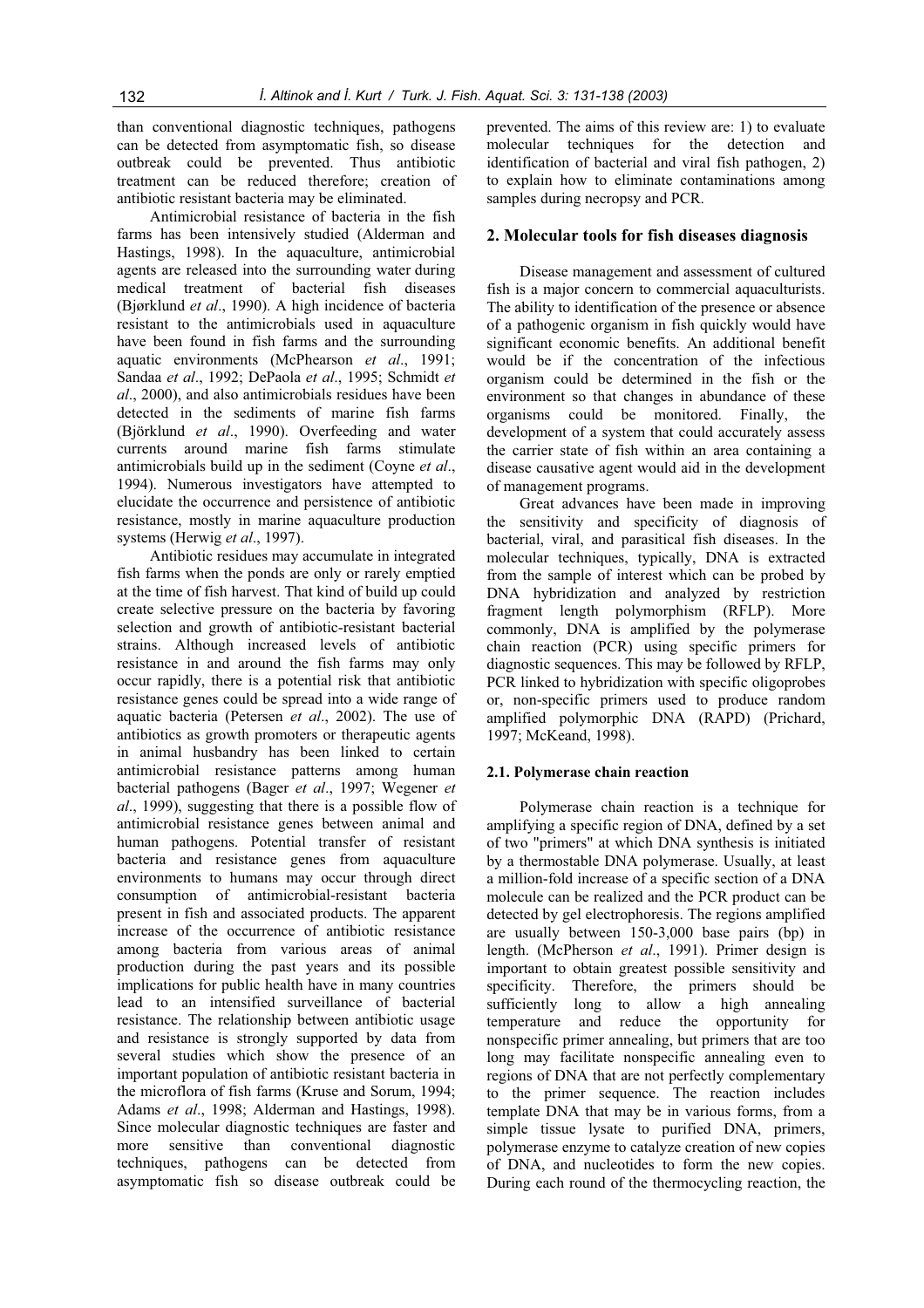template DNA is denatured, primers anneal to their complementary regions and polymerase enzyme catalyses the addition of nucleotides to the end of each primer, thus creating new copies of the target region in each round. Theoretically, the increase in amount of product after each round will be geometric.

Reverse transcriptase polymerase chain reaction (RT-PCR) is used to detect specific mRNA and determine levels of gene expression (Koo and Jaykus, 2000). Compared to the two other commonly used techniques for quantifying mRNA levels, Northern blot analysis and RNase protection assay, RT-PCR can be used to quantify mRNA levels from much smaller samples. In fact, this technique is sensitive enough to enable quantitation of RNA from a single cell. Over the last several years, the development of novel chemistries and instrumentation platforms enabling detection of PCR products on a real-time basis has led to widespread adoption of real-time RT-PCR as the method of choice for quantitative changes in gene expression. Furthermore, real-time RT-PCR has become preferred method for validating results obtained from array analyses and other techniques that evaluate gene expression changes on a global scale. The sensitivity and specificity achieved in a well-designed RT-PCR make it an ideal tool for use in the surveillance and monitoring of covert infections.

As in the eukaryotes, the prokaryotic rRNA genes contain highly conserved sequences. The potential utility of conserved regions to identify or amplify the rRNA genes, followed by exploitation of more variable regions of the genes or spacers to detect or identify bacteria that may be difficult or even impossible to culture has long been recognized (Barry *et al*., 1990). The rRNA genes have been used in PCR assays for *Renibacterium salmoninarum* (Rhodes *et al*., 1998), *Aeromonas salmonicida* (Høie *et al*., 1999) and *Yersinia ruckeri* (Altinok *et al*., 2000). The same methods are employed in the detection and study of significant pathogens that are not included in European Community legislation. These include *Vibrio anguillarum* (Pedersen *et al*., 1999), *Lactococcus garvieae* (Zlotkin *et al*., 1998), *Piscirickettsia salmonis* (Marshall *et al*., 1998), *Flexibacter*, (Bader and Shotts, 1998), *Flavobacterium*, (Izumi and Wakabayashi, 2000) *Photobacterium* (Osorio *et al.,* 1999) and *Mycobacterium* (Patel *et al*., 1997).

#### **2.2. Multiplex PCR**

New developments such as design of PCR conditions that can detect several pathogens at one time in a multiplex reaction will improve time and cost-efficiency of this methodology, countering one of the major arguments against the adoption of these techniques as routine (Williams *et al*., 1999). In multiplex PCR more than one target sequence can be amplified by including more than one pair of primers in the reaction. Multiplex PCR has the potential to

produce considerable savings of time and effort within the laboratory without compromising test utility. Since its introduction, multiplex PCR has been successfully applied in many areas of nucleic acid diagnostics, including gene deletion analysis (Chamberlain *et al*., 1988; Chamberlain *et al*., 1989), quantitative analysis (Zimmermann *et al*., 1996; Rithidech *et al*., 1997), and RNA detection (Zou, 1997). In the field of infectious diseases, the technique has been shown to be a valuable method for identification of viruses, bacteria, fungi and parasites.

#### **2.3. Labeling and detection of nucleic acids**

A variety of labeling and detection systems exist for nucleic acid probes (Tijssen, 1993). Radioisotopes were once the norm but, in the interests of researcher safety, other methods are becoming increasingly popular. The variety of labels and detection methods now available can provide a system suitable for any application, from dot blots to in situ hybridization. These include labeling with a variety of haptens such as biotin or digoxygenin and detection by antibody binding coupled with fluorescent, chemiluminescent or colorimetric detection methods (Deering *et al*., 1991; Hariharan *et al*., 1995; Tyagi and Kramer, 1996; Gonzalez *et al*., 1997).

#### **2.4. Restriction enzyme digestion**

Restriction enzymes (or restriction endonucleases) cleave DNA in a very specific fashion. Type II restriction enzymes, most commonly used for DNA analysis and genetic engineering, each have a unique nucleotide sequence at which it cuts a DNA molecule. A particular restriction enzyme will cleave DNA at that only recognition sequence that is often a six base pair palindromic sequence, but others recognize four or even eight base pair sequences. A common use for restriction enzymes is to generate a "fingerprint" of a particular DNA molecule. Because of the sequence specificity of restriction enzymes, these enzymes can cut DNA into discrete fragments which can be resolved by gel electrophoresis. This pattern of DNA fragments generates a "DNA fingerprint" and each DNA molecule has its own fingerprint. Other restriction enzymes can be used to further characterization of a particular DNA molecule. The location of these restriction enzyme cleavage sites on the DNA molecule can be compiled to create a restriction enzyme map (Grizzle *et al.*, 2002). These maps are very useful for identifying and characterizing a particular DNA plasmid or region.

Restriction enzymes recognize specific short sequences of DNA and cleave the DNA at that site. Single nucleotide changes can result in the gain or loss of a restriction site, thus altering the number of fragments produced following digestion of DNA. These RFLP can be visualized following gel electrophoresis of the digested DNA to separate the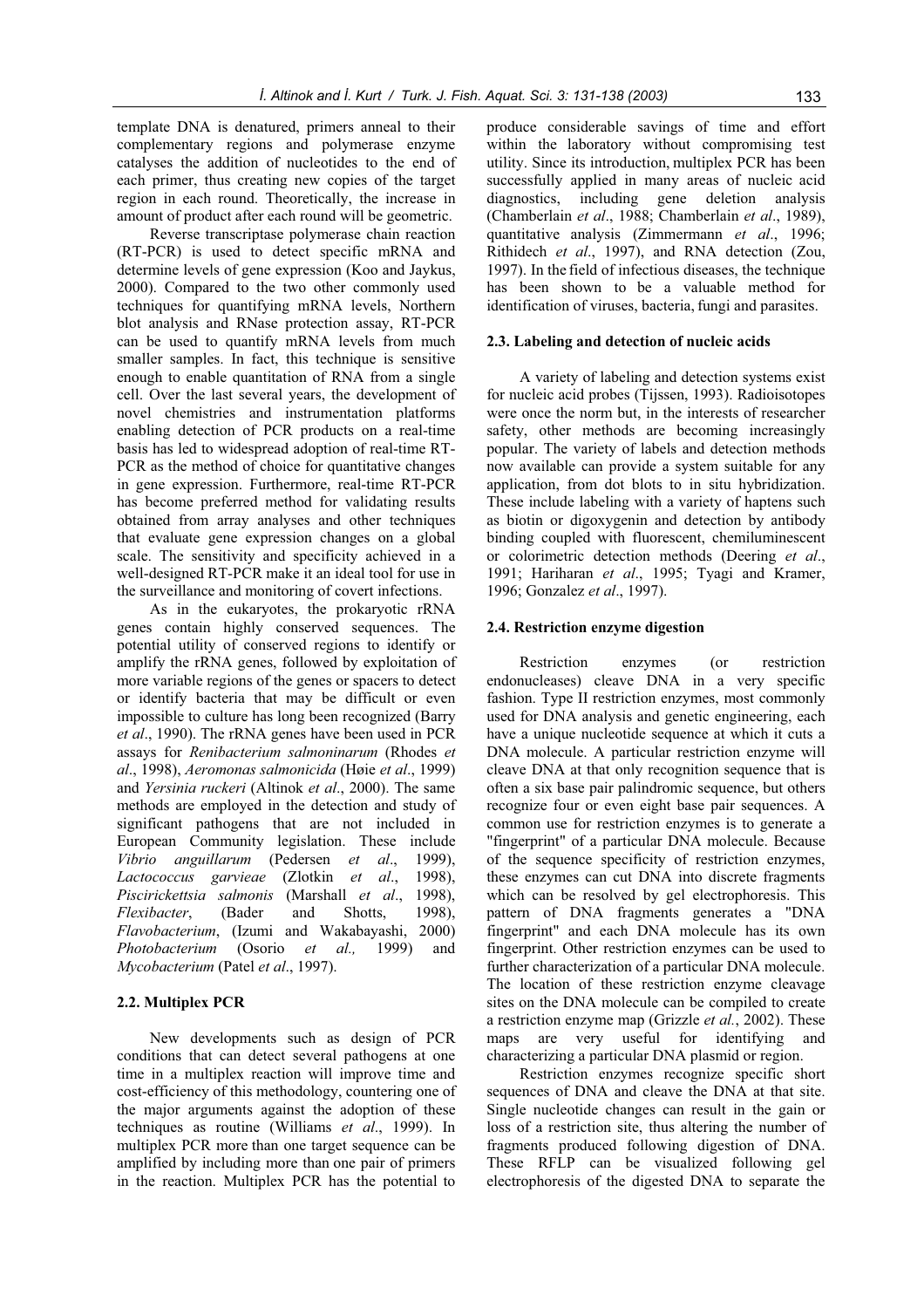fragments according to size. Differences in the RFLP profiles have revolutionized criminal investigations and have become powerful tools in the identification of individuals in paternity and maternity cases, population genetics, and in the diagnosis of a variety of diseases.

#### **2.4.1. Restriction Fragment Length Polymorphism (RFLP)**

RFLP is a technique in which organisms may be differentiated by analysis of patterns derived from cleavage of their DNA. If two organisms differ in the distance between sites of cleavage of a particular restriction endonuclease, the length of the fragments produced will differ when the DNA is digested with a restriction enzyme. The similarity of the patterns generated can be used to differentiate species (and even strains) from one another.

Isolation of sufficient DNA for RFLP analysis is time-consuming and labor intensive. However, PCR can be used to amplify very small amounts of DNA, usually in 2-3 hours, to the levels required for RFLP analysis. Therefore, more samples can be analyzed in a shorter time.

## **2.4.2. Amplified Fragment Length Polymorphism (AFLP)**

A rapid PCR-based technique, AFLP can be used for typing prokaryotes and eukaryotes. The method is based on the selective PCR amplification of genomic restriction fragments of the whole genome (Vos *et al*., 1995) and has been shown to be rapid, reproducible, and highly discriminatory (Boumedine and Rodolakis, 1998). Selected markers are amplified in a PCR, which makes AFLP an easy and fast tool for strain identification in agriculture, botany, microbiology, and animal breeding. The AFLP method used was essentially that described by Valsangiacomo *et al*., (1995).

AFLP analysis belongs to the category of selective restriction fragment amplification techniques, which are based on the ligation of adapters to genomic restriction fragments followed by a PCR-based amplification with adapter-specific primers (Vaneechoutte, 1996). For AFLP analysis, only a small amount of purified genomic DNA is needed; this is digested with two restriction enzymes, one with an average cutting frequency (like *Eco*RI) and a second one with a higher cutting frequency (like *Mse*I or *Taq*I). Double-stranded oligonucleotide adapters are designed in such a way that the initial restriction site is not restored after ligation, which allows simultaneous restriction and ligation, while religated fragments are cleaved again. An aliquot is then subjected to two subsequent PCR amplifications under highly stringent conditions with adapterspecific primers that have at their 3' ends an extension of one to three nucleotides running into the unknown

chromosomal restriction fragment (Ajmone-Marsan *et al.,* 1997).

Alternative AFLP typing procedures are based on one enzyme with a single adapter and analysis by agarose gel electrophoresis (Gibson *et al.,* 1998). A major improvement has been obtained by switching from radioactive to fluorescently labeled primers for detection of fragments in an automatic sequence apparatus (Koeleman *et al*., 1998). In addition, it has been shown that for small bacterial and fungal genomes a single PCR amplification with one and two selective nucleotides, respectively, on both primers are sufficient (Mueller *et al*., 1996; Koeleman *et al*., 1998; Duim *et al*., 1999).

# **2.4.3. Random Amplified Polymorphic DNA (RAPD)**

The technically demanding method of RAPD has been applied to the study of crayfish plague fungus, *Astacus astaci* (Huang *et al.,* 1994). RAPD uses a single primer in low-stringency polymerase chain reactions (Welsh and McClelland, 1990). Random binding of primers results in different sizes of fragments from samples with nonidentical DNA. Application of the RAPD technique grouped different isolates of the fungus and provides the means to carry out epidemiological investigations (Lilley *et al*., 1997; Oidtmann *et al*., 1999). The method has also been used to examine another *Aphanomyces* species that has resulted in serious losses in both farmed and wild fish in Asia (Lilley *et al*., 1997). Other fish pathogens have been studied using RAPD, but problems with reproducibility and risks of contamination render the method unsuitable as a stand-alone method of diagnosis. However, RAPD can be a useful technique as a first step in the development of specific primers or probes and has been used in such a way in the study of bacteria.

#### **2.5. In Situ Hybridization**

In situ PCR has become a powerful molecular tool in research as well as clinical practice. This technique has resulted in an increased understanding of infectious and neoplastic diseases and improvements in diagnosis of disease. In situ RT-PCR gives more detailed information by allowing for highly sensitive detection of low abundance gene expression in a given cell while providing anatomical information. The usefulness of these techniques has been hampered by low detection sensitivity, poor reproducibility, and high backgrounds. Moreover, many of the methods used to visualize the results of PCR amplification within cells and tissues employ radioactive tracers, making performance of the techniques cumbersome and costly.

Researchers have developed a method for specific fluorescent detection of gene expression using in situ RT-PCR. This method enables the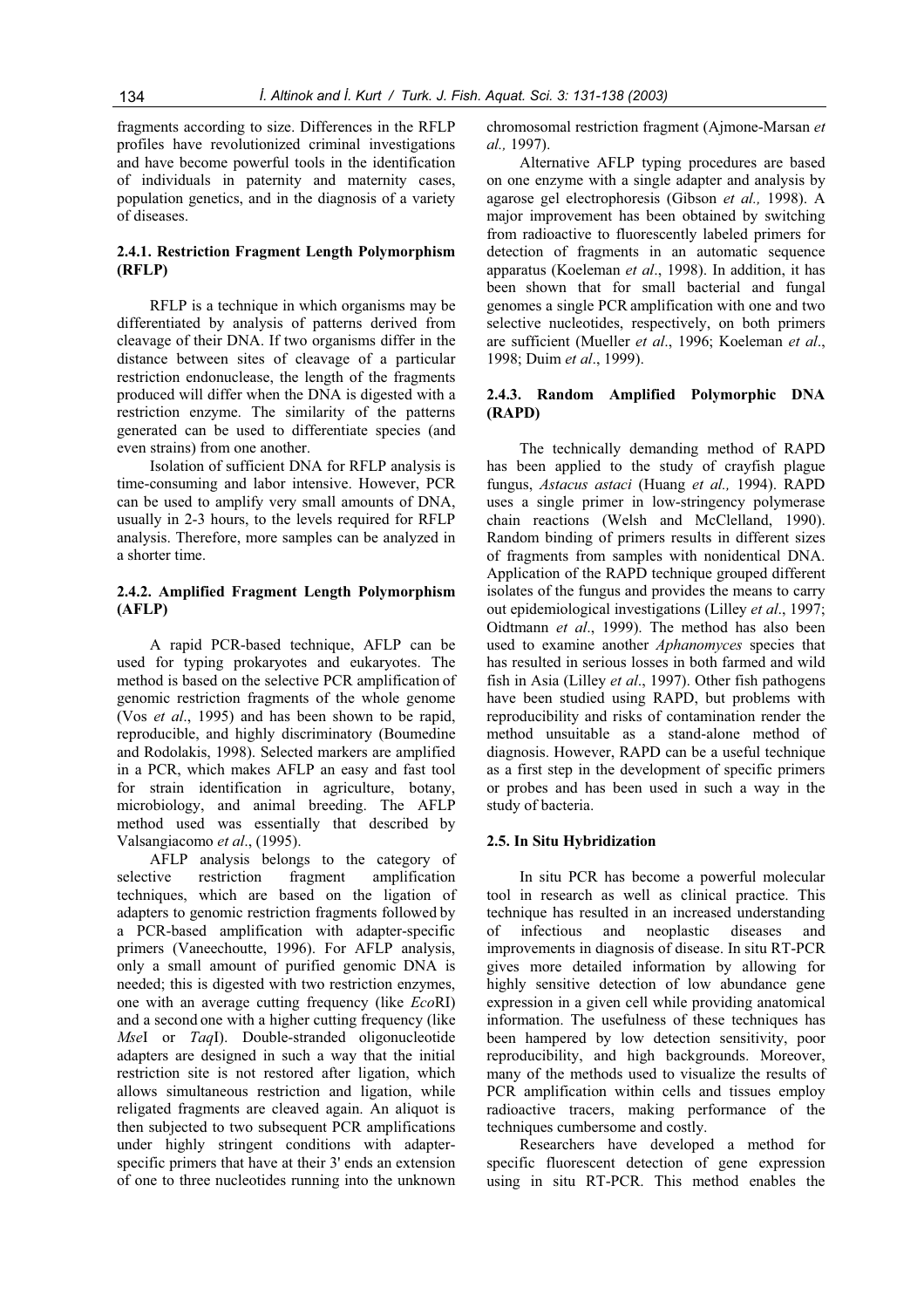researcher or clinician to detect low levels of gene expression within tissues with very low background interference while addressing many of the other existing drawbacks to using in situ RT-PCR. Potential Areas of Application are detection and diagnosis of viruses and other infectious agents in specific cell types within tissues, detection, and characterization of tumor cells within a tissue, detection, and diagnosis of genetic mutations in inherited diseases, and detection of genes and gene expression in tissue.

Fluorescence *in situ* hybridization, or FISH, is a method used to label cells or chromosomes according to the sequences of nucleic acids contained within them. In microbiology, the nucleic acid that is labelled as RNA or DNA of the ribosomes and the target is usually whole cells. The process works by taking fluorescently labelled pieces of DNA or RNA called probes that are around 20 nucleotides in length. The probes are incubated in the presence of cells under appropriate conditions to permit specific hybridization of probe to target nucleic acid. Cells types that contain ribosomes with complementary RNA sequences become labeled by the binding of the fluorescent probe in situ. These labelled cells can then be visualized by flow cytometric or fluorescence microscopy.

#### **2.6. DNA microarrays**

There are a number of ways of using DNA microarrays for the detection of unique DNA (or RNA) sequences. One method is to fluorescently label all the DNA sequences in the test sample. The sample DNA that hybridizes to a specific location on the microarray can be detected by fluorescent array detection and the data analyzed by computer programs. Often more practical is to use competitive hybridization in which the test sample competes for hybridization to the tethered oligonucleotide, on the chip, with a fluorescent labeled competitor oligonucleotide. When the test DNA is perfectly complimentary to the tethered oligonucleotide, it will hybridize to the chip. When the test DNA is not perfectly complementary to the tethered oligonucleotide, the fluorescent labeled competitor oligonucleotide will bind to the tethered oligonucleotide on the chip and displace the test DNA. A fluorescent microarray detector and computer program can then analyze the fluorescent array for the presence or absence of the species/strain specific DNA sequence.

Compared with traditional nucleic acid hybridization with membranes, microarrays offer the additional advantages of high density, high sensitivity, rapid detection, lower cost, automation, and low background levels (Shalon *et al*., 1996). Microarrays may provide a better option for largescale diagnostic testing and can survey a sample for a multitude of sequences simultaneously (Southern, 1996; Mir, 2000). Since most of the pathogens genetic

sequences are available in the GenBank, oligonucleotide probes complementary to all pathogens can be made and inserted into microarray so that variety of microbes could be detected by a single microarray chip. As a result, microarray-based technology is potentially well suited for identifying fish pathogens in fish populations. The microarray techniques does not require such sequence conservation, however, because all of the diverse gene sequences from different populations of the same functional group can be fabricated on arrays and used as probes to monitor contagious fish disease especially during the asymptomatic period of the diseases (Zhou and Dorothea, 2004). Microarrays are already proving valuable for assaying gene expression. A large number of probes on an array can reveal which genes are expressed or are present in the sample. This type of array would be particularly useful in studies of pathogens, where the presence of certain genes or gene products indicate whether the organism is pathogenic or not. Set up cost for the use of DNA microarrays is high. However, once the equipment is available and microarrays have been prepared, cost per unit of sample analyzed will be low. Furthermore, analysis time is extremely short. DNA microarray technology will be used in the future for fish diseases diagnosis especially during the asymptomatic period of diseases.

#### **3. Potential problems and avoiding contamination**

The choice of tissue sampled may have a significant effect on PCR results. Various substances such as hemoglobin, bacterial constituents, and high concentrations of no target DNA can inhibit amplification (Wilson, 1997). High concentrations of DNA from the host and high numbers of fish cells can inhibit amplification of *A. salmonicida* DNA (Høie *et al.,* 1997) and are also likely to inhibit other amplifications. The impact of PCR inhibitors such as selective components and fish tissues can be minimized by using a high-throughput and highquality nucleic acid extraction system.

To eliminate contamination during necropsy and PCR, use new (disposable) dissecting tools for each fish or clean dissecting equipment between fish should be used. Equipment disinfection should include both manual cleaning of equipment to remove all tissue from crevices of dissecting tools and use of a chemical agent such as bleach followed by a series of rinses in water. Alcohol and flaming are not satisfactory for this method because they do not reliably destroy DNA. If samples need to be homogenized, to avoid cross contamination between samples use stomacher instead of polytron because alcohol treatment of polytron will not destroy the bacteria and virus especially enveloped virus. To avoid cross contamination between samples, a different room should be used for each of the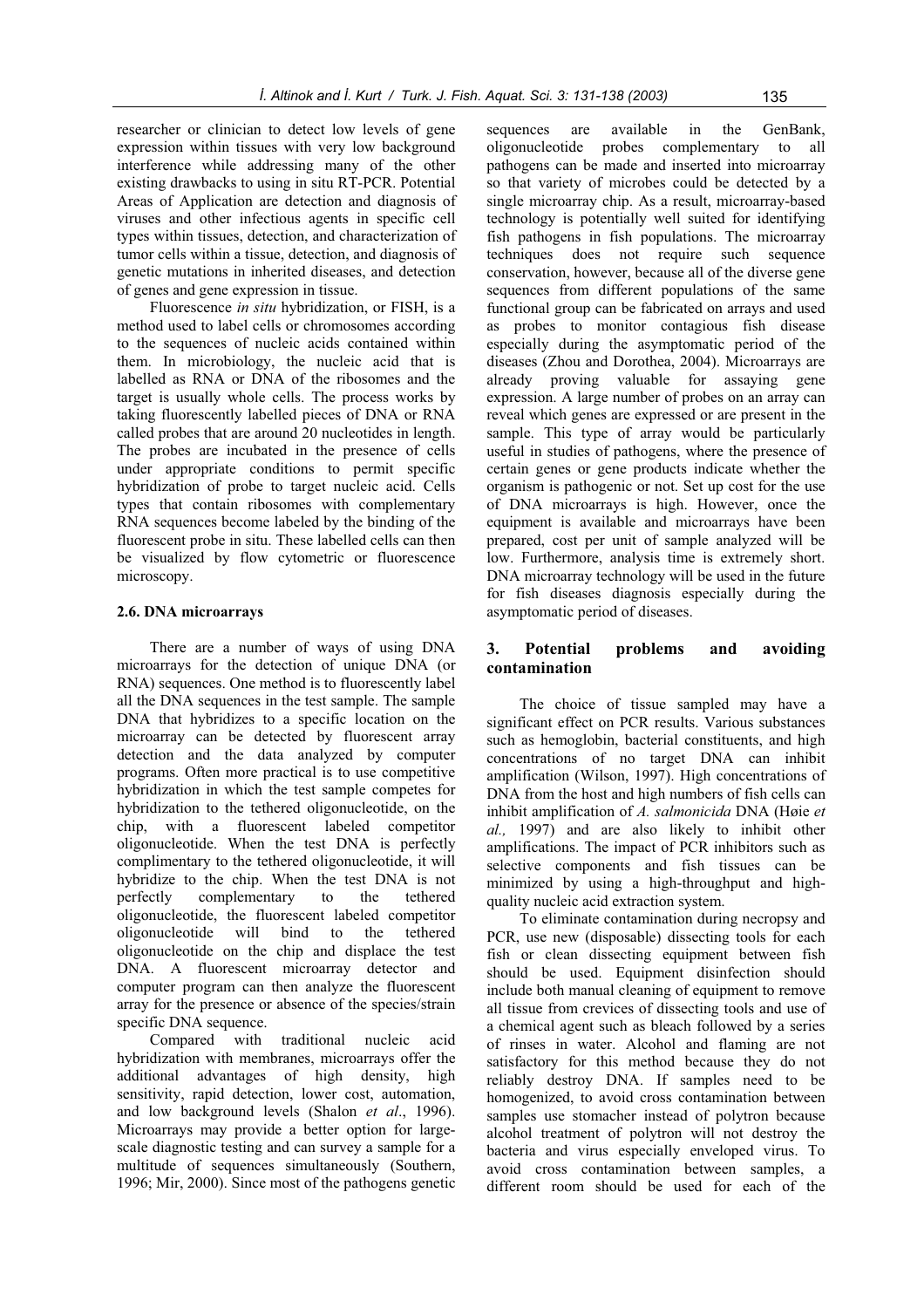following steps: (1) necropsy (2) DNA extraction, (3) PCR master mix preparation, (4) DNA quantification and addition of DNA to PCR mixture, and (5) thermocycler and electrophoresis. Laboratory coats, gloves, and pipettes should not be taken from one room to another. Uracil-DNA glycosidase (UNG) should be used with dUTP to eliminate PCR contamination with the reaction product. UNG degrades uracil-containing DNA at  $20^{\circ}$ C and is inactivated at elevated temperatures. To check the efficiency and the sensitivity of the PCR, it is advisable to apply standard molecules as indicators of the procedures. It is important to detect false negative results depending on pipetting errors or inhibition of the amplification, often observed when PCR is performed with complex samples, such as blood and tissues. To eliminate false negative PCR results internal control such as  $\beta$ -actin gene primers should be used to amplify  $\beta$ -actin gene. The size difference allowed easy discrimination between their PCR products. Using the internal control undoubtedly facilitated the interpretation of negative PCR results and it was easy to identify samples which were inhibiting the amplification (Grizzle *et al*., 2003).

#### **4. Conclusions**

Molecular tools are increasingly relevant to fish diseases. The sequencing of the complete genomes of pathogens is allowing great advances in studying the biology, and improving diagnosis and control of pathogens. Using nucleic acid as targets, and new methods of analyzing polymorphism in this nucleic acid, can improve specificity, sensitivity, and speed of diagnosis and offer means of examining the relationships between genotype and phenotype of various pathogens. Progress in techniques aids epidemiological studies as well as identifying causes of disease outbreaks or the presence of pathogens. Therefore, molecular biology can be a routine tool in the search for improved methods of diagnosis and control of fish pathogens and the epidemiology of infectious fish diseases. However, in Turkey the applications of these techniques on a routine basis in diagnostic laboratories are few. The time has now come for their application in the diagnosis of diseases in aquaculture.

#### **5. References**

- Adams, C.A., Austin, B., Meaden, P.G. and McIntosh, D. 1998. Molecular characterization of plasmid-mediated oxytetracycline resistance in *Aeromonas salmonicida*. App. Environ. Microbiol., 64: 4194-4201.
- AFS-FHS (American Fisheries Society Fish Health Section). 2003. Suggested procedures for the detection and identification of certain finfish and shellfish pathogens, 5th edition. Fish Health Section, American Fisheries Society, Bethesda, Maryland, USA.
- Ajmone-Marsan, P., Valentini, A., Cassandro, M.G., Vecchiotti-Antaldi, Bertoni, G. and Kuiper, M. 1997. AFLP markers for DNA fingerprinting in cattle. Anim. Genet., 28: 418-426.
- Alderman, D.J. and Hastings, T.S. 1998. Antibiotic use in aquaculture: development of antibiotic resistancepotential for consumer health risks., Int. J. Food Sci. Tech., 33: 139–155.
- Altinok, I., Grizzle, J.M. and Liu, Z. 2000. Detection of *Yersinia ruckeri* in rainbow trout blood by use of polymerase chain reaction. Dis. Aquat. Org., 44: 29- 34.
- Bader, J.A. and Shotts, E.B. 1998. Determination of phylogenetic relationships of *Flavobacterium* phylogenetic relationships of *Flavobacterium psychrophilum* (*Flexibacter psychrophilus*), *Flavobacterium columnare* (*Flexibacter columnaris*) and *Flexibacter maritimus* by sequence analysis of 16S ribosomal RNA genes amplified by polymerase chain reaction. J. Aquat. Anim. Health, 10: 320–327.
- Bager, F., Madsen, M., Christensen, J. and Aarestrup, F.M. 1997. Avoparcin used as a growth promoter is associated with the occurrence of vancomycinresistant *Enterococcus faecium* in Danish poultry and pig farms. Preven. Vet. Med., 31: 95-112.
- Barry, T., Powell, R. and Gannon, F. 1990. A general method to generate DNA probes for microorganisms. Bio/Tech., 8: 233–236.
- Bernardet, J.F., Campbell, A.C. and Buswell, J.A. 1990. *Flexibacter maritimus* is the agent of 'black patch necrosis' in Dover sole in Scotland. Dis. Aquat. Org., 8: 233-237.
- Bertolini, J.M. and Rohovec, J.S. 1992. Electrophoretic detection of proteases from different *Flavobacterium columnare* strains and assessment of their variability. Dis. Aquat. Org., 12: 121-128.
- Björklund, H., Bondestam, J. and Bylund, G. 1990. Residues of oxytetracycline in wild fish and sediments from fish farms. Aquaculture, 86: 359-367.
- Boumedine, K.S. and Rodolakis, A. 1998. AFLP allows the identification of genomic markers of ruminant *Chlamydia psittaci* strains useful for typing and epidemiological studies. Res. Microbiol., 149: 735- 744.
- Chamberlain, J.S., Gibbs, R.A., Ranier, J.E., Nguyen, P.N. and Caskey, C.T. 1988. Deletion screening of the Duchenne muscular dystrophy locus via multiplex DNA amplification. Nucleic Acids Res., 16: 11141- 11156.
- Chamberlain, J.S., Gibbs, R.A., Ranier, J.E., Nguyen, P.N. and Caskey, C.T. 1989. Multiplex PCR for the diagnosis of Duchenne muscular dystrophy, D.H. Gelfand, M.A. Innis, J.J. Shinsky, and T.J. White (Eds.), PCR protocols: a guide to methods and applications. Academic Press, San Diego, California: 272-281
- Chen, M.F., Henry-Ford, D. and Groff, J.M. 1995. Isolation and characterization of *Flexibacter maritimus* from marine fishes of California. J. Aquat. Anim. Health, 7: 318-326.
- Coyne, R., Hiney, M., O'Connor, B., Kerry, J., Cazabon, D. and Smith, P. 1994. Concentration and persistence of oxytetracycline in sediments under a marine salmon farm. Aquaculture, 123: 31-42.
- Deering, R.E., Arakawa, C.K., Oshima, K.H., O'Hara, P.J., Landolt, M.L. and Winton, J.R. 1991. Development of a biotinylated DNA probe for detection and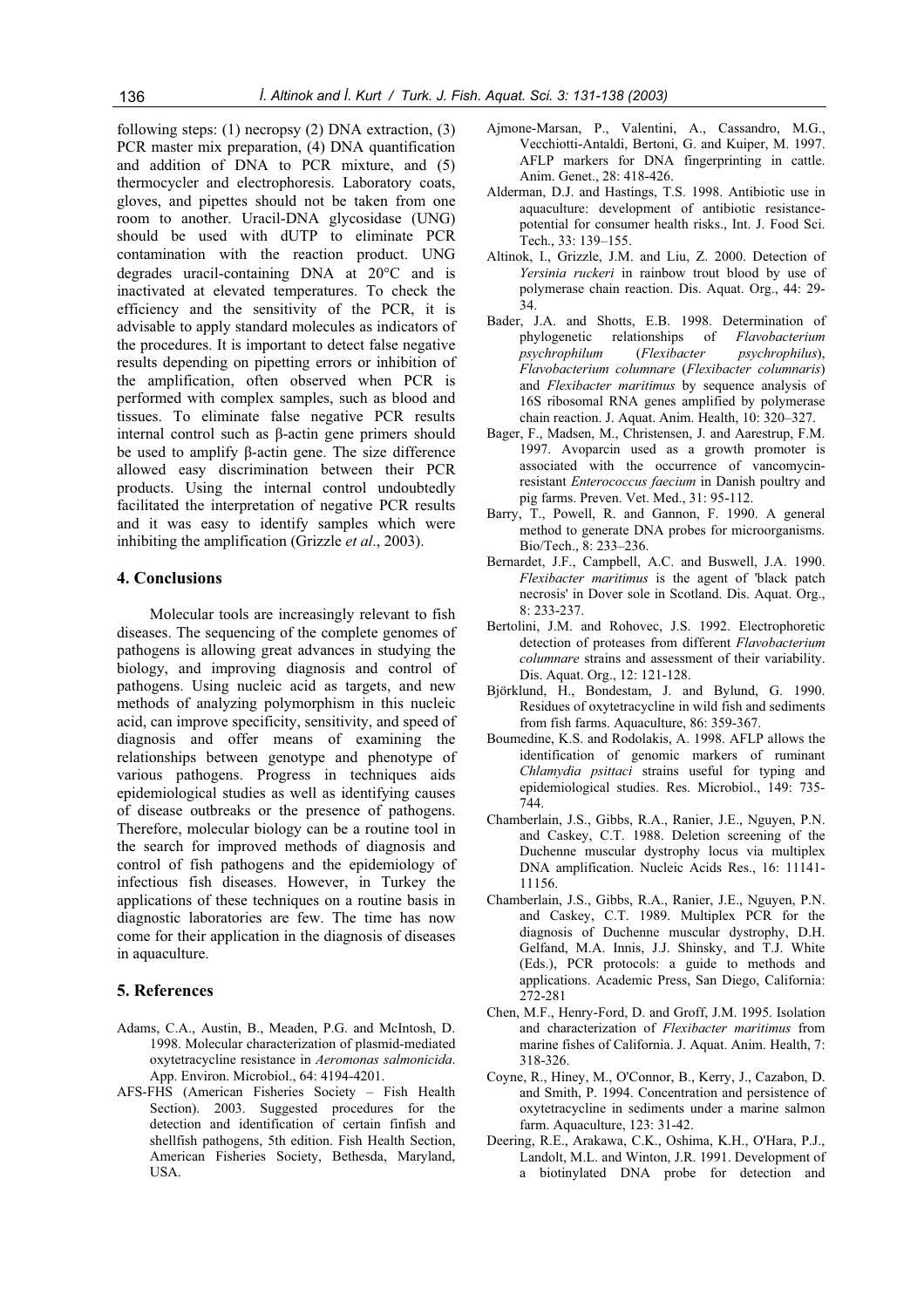identification of infectious hematopoietic necrosis virus. Dis. Aquat. Org., 11: 57–65.

- DePaola, A., Peeler, J.T. and Rodrick, G.E. 1995. Effect of oxytetracycline-medicated feed on antibiotic resistance of gram-negative bacteria in catfish ponds. App. Env. Microbiol., 61: 2335-2340.
- Duim, B., Wassenaar, T.M., Rigter, A. and Wagenaar, J.A. 1999. High-resolution genotyping of *Campylobacter* strains isolated from poultry and humans with AFLP fingerprinting. Appl. Environ. Microbiol., 65: 2369- 2375.
- Gibson, J.R., Slater, E., Xerry, J., Tompkins, D.S. and Owen, R.J. 1998. Use of an amplified-fragment length polymorphism technique to fingerprint and differentiate isolates of *Helicobacter pylori*. J. Clin. Microbiol., 36: 2580-2585.
- Gonzalez, M.P., Sanchez, X., Ganga, M.A., Lopez-Lastra, M., Jashes, M. and Sandino, A.M. 1997. Detection of the infectious hematopoietic necrosis virus directly from infected fish tissues by dot blot hybridisation with a non-radioactive probe. J. Virol. Methods, 65: 273–279.
- Grizzle, J.M., Altinok, I., Fraser, W.A. and Francis-Floyd, R. 2002. First isolation of largemouth bass virus. Dis. Aquat. Org., 50: 233-235.
- Grizzle, J.M., Altinok, I. and Noyes, A.D. 2003. PCR method for detection of largemouth bass virus. Dis. Aquat. Org., 54: 29-33.
- Hariharan, H., Qian, B., Despres, B., Kibenge, F.S., Heaney, S.B. and Rainnie, D.J. 1995. Development of a specific biotinylated DNA probe for the detection of *Renibacterium salmoninarum*. Can. J. Vet. Res., 59: 306–310.
- Herwig, R.P., Gray, J.P. and Weston, D.P. 1997. Antibacterial resistant bacteria in surficial sediments near salmon net-cage farms in Puget Sound, Washington. Aquaculture, 149: 263-283.
- Høie, S., Dalsgaard, I., Aase, I.L., Heum, M., Thornton, J.M. and Powell, R. 1999. Polymerase chain reaction (PCR)-based typing analysis of atypical isolates of the fish pathogen *Aeromonas salmonicida*. Syst. Appl. Microbiol., 22: 403–411.
- Høie, S., Heum, M. and Thoresen, O.F. 1997. Evaluation of a polymerase chain reaction-based assay for the detection of *Aeromonas salmonicida salmonicida* in Atlantic salmon *Salmo salar*. Dis. Aquat. Org., 30: 27–35.
- Huang, T.S., Cerenius, L. and Soderhall, K. 1994. Analysis of genetic diversity in the crayfish plague fungus, *Aphanomyces astaci*, by random amplification of polymorphic DNA. Aquaculture, 126: 1–10.
- Izumi, S. and Wakabayashi, H. 2000. Sequencing of gyrB and their application in the identification of *Flavobacterium psychrophilum* by PCR. Fish Pathol., 35: 93–94.
- Koeleman, J.G.M., Stoof, J., Biesmans, D.J., Savelkoul, P.H.M. and Vandenbroucke-Grauls, C.M.J.E. 1998. Comparison of ARDRA, RAPD and AFLP fingerprinting for identification of *Acinetobacter* genomic species and typing of *Acinetobacter baumannii*. J. Clin. Microbiol., 36: 2522-2529.
- Koo, K. and Jaykus, L.-A. 2000. Selective amplification of bacterial RNA: use of a DNA primer containing mismatched bases near its 3' terminus to reduce falsepositive signals. Lettters App. Microbiol., 31: 187-

192.

- Kruse, H. and Sorum, H. 1994. Transfer of multiple drug resistance plasmids between bacteria of diverse origins in natural microenvironments. App. Environ. Microbiol., 60:4015-4021.
- Lilley, J.H., Cerenius, L. and Soderhall, K. 1997. RAPD evidence for the origin of crayfish plague outbreaks in Britain. Aquaculture, 157: 181-185.
- Marshall, S., Heath, S., Henriquez, V. and Orrego, C. 1998. Minimally invasive detection of *Piscirickettsia salmonis* in cultivated salmonids via PCR. Appl. Environ. Microbiol., 64: 3066–3069.
- McKeand, J.B. 1998. Molecular diagnosis of parasitic nematodes. Parasitology, 117: 87–96.
- McPhearson, R.M., DePaola, A., Zywno, S.R., Motes, M.L., Jr. and Guarino, A.M. 1991. Antibiotic resistance in Gram-negative bacteria from cultured catfish and aquaculture ponds. Aquaculture, 99: 203-211.
- Mir, K.U. 2000. The hypothesis is there is no hypothesis. Trends Genet., 16(2): 63–64.
- Mueller, U.G., Lipari, S.E. and Milgroom, M.G. 1996. Amplified fragment length polymorphism (AFLP) fingerprinting of symbiotic fungi cultured by the fungus-growing ant *Cyphomyrmex minutus*. Mol. Ecol., 5: 119-122.
- Oidtmann, B., Cerenius, L., Schmid, I., Hoffmann, R. and Soderhall, K. 1999. Crayfish plague epizootics in Germany-classification of two German isolates of the crayfish plague fungus *Aphanomyces astaci* by random amplification of polymorphic DNA. Dis. Aquat. Org., 35: 235–238.
- Osorio, C.R., Collins, M.D., Toranzo, A.E., Barja, J.L. and Romalde, J.L. 1999. 16S rRNA gene sequence analysis of *Photobacterium damselae* and nested PCR method for rapid detection of the causative agent of fish pasteurellosis. Appl. Environ. Microbiol., 65: 2942–2946.
- Patel, S., Yates, M. and Saunders, N.A. 1997. PCR-enzymelinked immunosorbent assay and partial rRNA gene sequencing: a rational approach to identifying mycobacteria. J. Clin. Microbiol., 35: 2375–2380.
- Pazos, F., Santos, Y., Macías, A.R., Núñez, S. and Toranzo, A.E. 1996. Evaluation of media for the successful culture of *Flexibacter maritimus*. J. Fish Dis., 19: 193-197.
- Pedersen, K., Kuhn, I., Seppanen, J., Hellstrom, A., Tiainen, T., Rimaila-Parnanen, E. and Larsen, J.L. 1999. Clonality of *Vibrio anguillarum* strains isolated from fish from the Scandinavian countries, Sweden, Finland and Denmark. J. Appl. Microbiol., 86: 337– 347.
- Petersen, A., Andersen, J.S., Kaewmak, T., Somsiri, T. and Dalsgaard, A. 2002. Impact of Integrated Fish Farming on Antimicrobial Resistance in a Pond Environment. Appl. Environ. Microbiol., 68: 6036- 6042.
- Plumb, J.A. 1999. Health maintenance and principle microbial diseases of cultured fishes. Iowa State University Press. Ames, Iowa: 344 pp
- Prichard, R. 1997. Application of molecular biology in veterinary parasitology. Vet. Parasitol., 71: 155–175.
- Pyle, S.W. and Shotts, E.B. 1980. A new approach for differentiating flexibacteria isolated from cold water and warmwater fish. Can. J. Fish. Aquat. Sci., 37: 1040-1042.